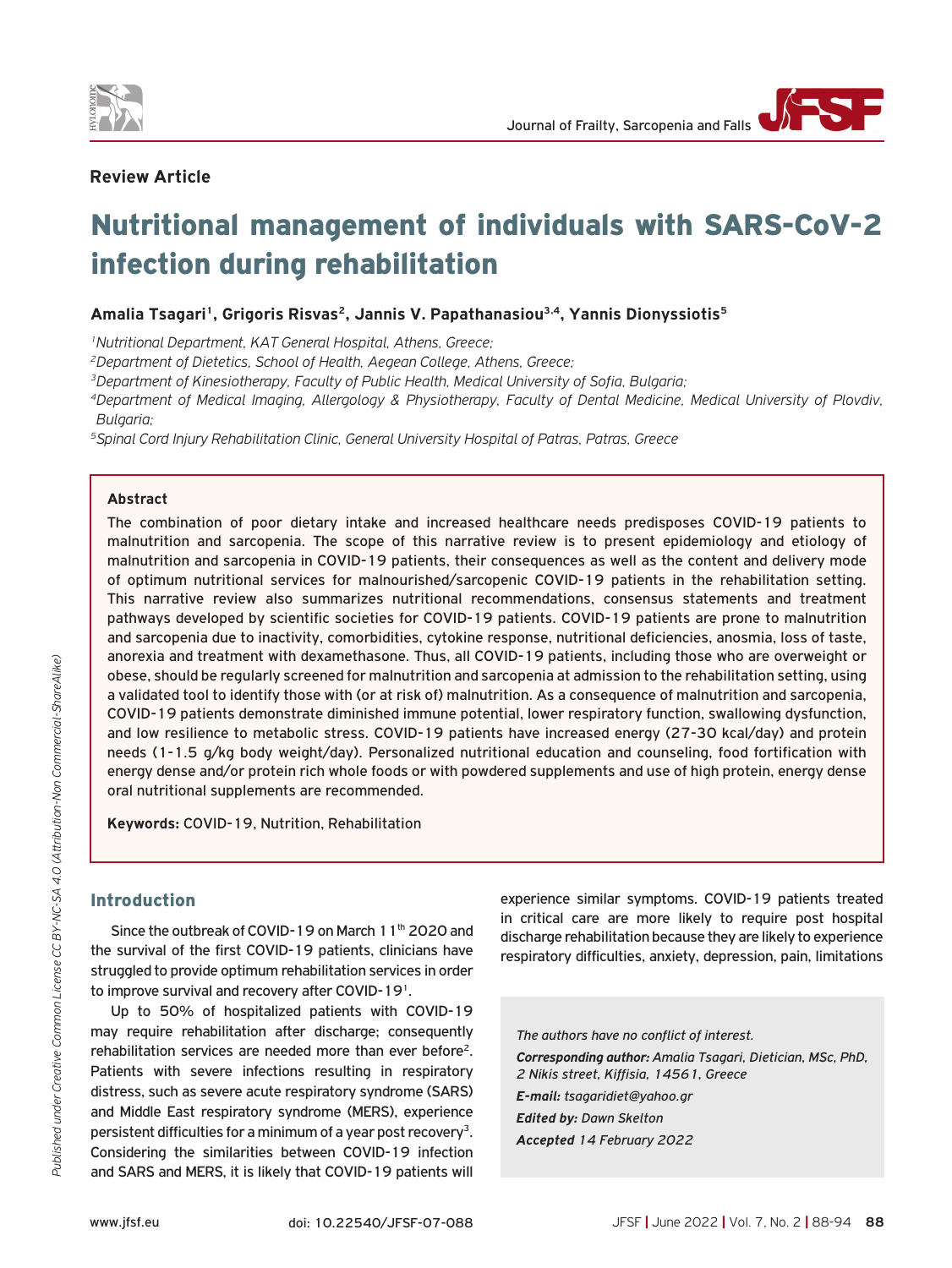in physical functioning and compromised quality of life<sup>4,5</sup>. Rehabilitation of COVID-19 patients focuses mainly on respiratory improvement, functional and cognitive recovery, decrease of disability, and quality of life improvement<sup>6</sup>.

Since the outbreak of the pandemic, researchers with an interest in nutrition, aimed to establish key components of effective nutritional interventions to improve survival and recovery after COVID-19. Approximately a third of COVID-19 patient are admitted to hospital for management, and this segment of COVID-19 patients is more likely to have (or develop during hospitalization) compromised nutritional status<sup>7,8</sup>.

Although COVID-19 is a new coronavirus, and thus research on its nutritional management is short term, current literature on the topic emphasizes the discrepancy between patient's nutritional needs and their actual intake. Research on nutritional status of COVID-19 patients demonstrates the importance of effective nutritional management throughout rehabilitation, particularly in those with diminishing nutritional status due to mechanical ventilation, and in those not ventilated but had moderate to severe symptoms affecting their nutritional status. Management guidelines for other coronaviruses with similar symptoms emphasize the effectiveness of timely, measurable, achievable, relevant and specific personalized nutritional care9.

# Aim

This narrative review describes and critically discusses the published research on epidemiology, etiology and consequences of malnutrition and sarcopenia in COVID-19 patients and best clinical practice in nutritional management of COVID-19 patients in rehabilitation.

## Materials and Methods

Website search engines and electronic databases (PubMed and Cochrane) were reviewed between July 2020 and November 2020 searching for randomized controlled trials and observational studies published since 2019. Guidelines, recommendations, policy/consensus statements and treatment pathways developed by scientific communities that were intended for healthcare professionals treating patients with COVID-19, were also included. Studies focusing on prevalence of malnutrition and sarcopenia in older adults with COVID-19, on etiology of malnutrition and sarcopenia in older adults with COVID-19, on screening and nutritional management of malnutrition and sarcopenia in older adults with COVID-19 were included. Studies without nutritional assessment nor intervention focus, studies on nutritional management during intensive care unit stay of COVID-19 patients and studies on prevention of sarcopenia and malnutrition were excluded.

Overall, 101 articles were identified and screened on the basis of their title and abstract. A total of 38 articles were included in the final narrative review. The studies included in the final review were analyzed with the use of a data extraction template to identify sarcopenia, malnutrition, setting, screening, assessment and intervention.

## *Prevalence of malnutrition in covid-19 patients*

In acute care, two studies, utilizing the Mini Nutritional Assessment score (MNA score) and assessing 395 hospitalized COVID-19 patients found that 42% of hospitalized patients with COVID-19 were in danger of malnutrition and 28% of these patients were malnourished at the time of assessment<sup>10,11</sup>. Another study examining 114 consecutive, hospitalized COVID-19 patients, using the newly developed Global Leadership Initiative on Malnutrition (GLIM) criteria, concluded that 42% (48/114 patients) were malnourished<sup>7</sup>. Despite the limitations of current scientific literature on the topic, research demonstrates that the prevalence of malnutrition in acute care of patients afflicted by COVID-19 is high, and it is reasonable to assume that malnutrition following acute care would be considerable.

Within the rehabilitation setting, a post-hoc analysis of a prospective observational cohort study of 213 COVID-19 patients, 29% of patients had lost >5% of weight prior to infection<sup>11</sup>. COVID-19 patients that involuntarily lost weight during their illness demonstrated greater systemic inflammation, renal dysfunction and longer disease duration compared to those that remained at their prior to infection weight status<sup>11</sup>. Importantly, patients that lost weight had not returned to their previous weight status at follow-up (a median of 23 days since discharge) $11$ . An Italian cohort of 50 COVID-19 patients screened for malnutrition at admission to the rehabilitation ward using the Malnutrition Universal Screen Tool (MUST) showed that 45% were at increased risk of poor nutrition, and 26% of patients had a moderate risk<sup>6,12</sup>.

There is a lack of evidence about nutrition status and outcomes for COVID-19 patients at the rehabilitation setting and this constitutes a knowledge gap that needs to be further addressed.

## *Screening for malnutrition*

Current guidelines recommend that health professionals undertake regular nutritional screening as part of routine admittance protocol to the rehabilitation setting. Even if a COVID-19 patient is not identified as at risk or malnourished at their initial screening, periodical reassessment of their nutrition status is recommended<sup>13</sup>. Screening for malnutrition is important for all COVID-19 patients, but particularly in COVID-19 patients with multiple long-term conditions and all adults over 65 years old<sup>9</sup>.

Despite the abundance of available screening tools, the Malnutrition Universal Screening Tool ("MUST"), developed by the British Association of Parenteral and Enteral Nutrition (BAPEN), is the screening tool most preferred by clinicians for all age groups across different settings<sup>14</sup>. Yet, clinicians often refrain from screening overweight and obese patients for malnutrition. However, the diagnosis of malnutrition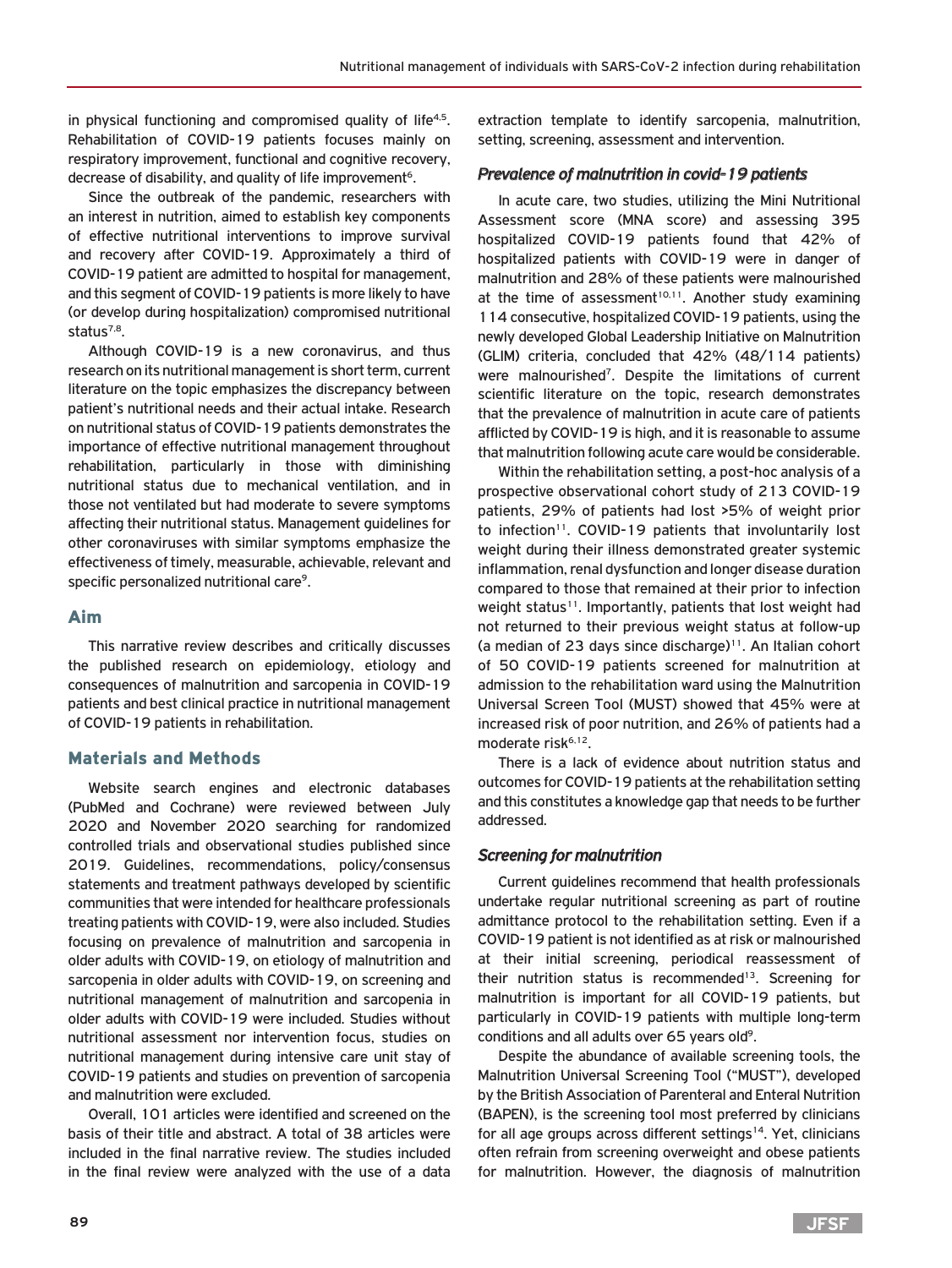focuses on weight loss and muscle status, according to GLIM criteria, and not solely on low body mass index<sup>15</sup>. Therefore, the inclusion of obese and overweight patients in the screening process should be emphasized<sup>15</sup>.

Despite the universally recognized value of malnutrition screening, social distancing inherent in the management of COVID-19 patients may prohibit clinicians from screening. Nevertheless it should be emphasized that when social distance is required, especially post-discharge, the screening could and should be performed by remote consultation<sup>14</sup>. Strategies such as remote nutritional screening tools recently developed for primary practice should be applied to improve the nutritional management of patients managed at home.

Although MUST ideally requires objective measurements for its completion, recalled and subjective substitute measures could be used to enable the screening process<sup>14,16</sup>.

Despite the documented importance of the screening process, its performance is worthless unless it is followed up by nutritional assessment to diagnose and grade the severity of malnutrition using GLIM criteria and referral to a dietitian early for personalized nutritional care $17,18$ . There is no malnutrition screening tool specifically modified for use in the rehabilitation setting, the use of any of the available screening tools would benefit COVID-19 patients that have reached the rehabilitation setting with compromised nutritional status.

## *Etiology of malnutrition*

COVID-19 patients demonstrate alterations in their status of nutrition for various reasons, including increased energy use alongside reduced nutrient intake, resulting in negative energy and nutrient balance<sup>9</sup>. Sepsis, pyrexia, and breathing difficulties use a lot of the body's energy resources, macronutrient but also micronutrient needs. At the same time, nutrient intake is lower because of the symptoms of the disease (e.g. breathlessness, excessive coughing, chronic fatigue, impairment of the sense of taste and the sense of smell, swallowing difficulties) and its treatment requirements (e.g. sedation)<sup>9</sup>. Furthermore, COVID-19 symptoms and treatment negatively impact a patient's psychological status (e.g. depression) that may also lead to lowering of volitional food intake. And last, but not least, social isolation that is important for avoidance of infection means people keep away from cohabitants and carers may not visit so frequently, posing obstacles in appropriate food availability and interest in eating $9,13$ .

Inadequate energy and nutrient intake COVID-19 patients frequently present with symptoms that lower volitional intake.

Respiratory issues faced by patients prohibit usual adequate eating and hydration. In addition, cough and breathing difficulties in conjunction with early satiety, due to gulping air during eating, dry mouth, use of inhalers and frequent mask wearing for oxygen therapy<sup>19</sup>. Hospitalised COVID-19 patients, in particular those with pneumonia, are prone positioned throughout the day and night and may be receiving extracorporeal membrane oxygenation where blood is pumped out of the body to a heart-lung machine that removes carbon dioxide and sends oxygen-filled blood back to tissues in the body. These pose obstacles to both volitional nutrition and enteral (tube feeding) nutrition intake. Furthermore, pharmacotherapy induced diarrhea dictates the lowering of enteral nutrition infusion rates for its management<sup>9</sup>.

In addition, many COVID-19 patients lose the senses of taste and smell that are important for volitional food intake for several weeks after infection<sup>9,20</sup>. Fatigue and weakness are frequent symptoms for weeks and months after hospital discharge, thus these patients face difficulties in executing everyday tasks such as shopping and preparation of meals and snacks. It is frequently observed that previously completely independent adults have to depend upon others for shopping and cooking. As a result, patients may alter their nutritional habits by making less than optimal food choices which may provide energy but are not healthy and nutritious. Social distancing and self-isolation might lower carer presence at mealtimes (diminishing social eating opportunities) and may even pose a risk in adequate food provision<sup>9</sup>.

In the COVID-19 patients, age and presence of multiple long-term conditions heightens the risk of poor nutritional status $9.21$ . These patients are also at greater risk of worse outcome when they are infected with COVID-1922,23. Indeed, older age per se is often accompanied with poor nutrition and related worse outcomes $22,23$ . For these patients, the synergic effects of the nutritional challenges of COVID 19 infection can be hugely detrimental $22,23$ .

Special consideration should be placed on nutritional status of COVID-19 patients that required ICU hospitalization as nutritional intake is commonly compromised for a variety of reasons. A long duration of ICU stay is associated with post ICU physical, cognitive and mental impairments<sup>24</sup>. ICU stays longer than14 days, often reported in COVID-19 patients, is associated with poor nutritional status three months after ICU discharge<sup>25,26</sup>. Loss of skeletal muscle mass and muscle function are common outcomes in ICU survivors<sup>26</sup>. This is seen most commonly in older patients and those with multiple long-term conditions whose nutritional status is poor. Prolonged ICU stays also increase catabolism<sup>25,27</sup>.

COVID 19 patients after removal of a feeding tube often experience dysphagia that worsens post ICU nutritional intake. In a recently published Italian cohort of 50 patients assessed at admittance to a rehabilitation ward for dysphagia more than 90% showed some degree of dysphagia<sup>6,12</sup>. Those patients needed texture modified diet and/or nasogastric feeding for safety during swallowing.

#### *Increased energy and nutrient needs*

COVID-19 patients demonstrate symptoms such as sepsis and fever that raise energy needs<sup>20</sup>. The high degree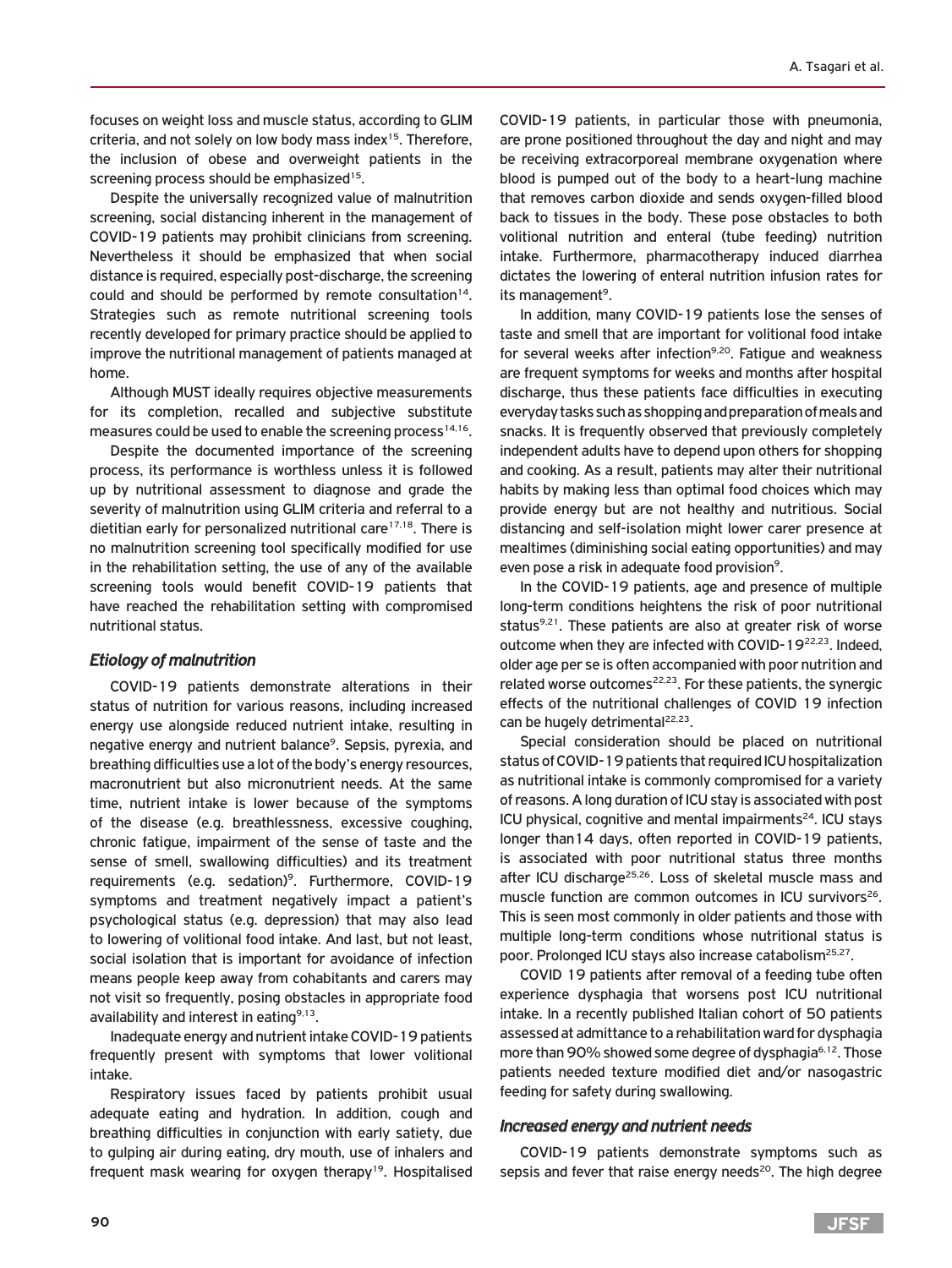## Energy expenditure assumed to be between 27 and 30 kcal/kg/day

#### **Energy and substrate requirements**

Protein intake - 1 g/kg/day to 1.5 g/kg/day

Increased ratio of energy from fat to energy from carbohydrates, intended to assist patients with compromised respiratory function

Vitamins and minerals should be supplied in amounts approximately equal to the RDA. Vitamin D supplementation – 400IU/day.

Food fortification via supplements (all macronutrient substrates or only protein in powdered format or via whole food.

ONS - at least 400 kcal/day including 30 g or more of protein/day.

ONS should be prescribed for at least one month and compliance in consumption should be routinely assessed.

Patients with dyshpagia should be offered texture modified ONS

#### **Dietary advice**

Dietary advice/Professional counseling (personalized nutritional education and counseling), as distinct from brief and casual nutritional "advice" *RDA: Recommended Daily Allowance; ONS: Oral Nutritional Supplements*

**Table 1.** Nutrition Recommendations for Covid-19 patients.

of inflammation in patients with severe and critical COVID-19 disease is a precipitating factor in malnutrition development.

Endothelial and epithelial cell death combined with vascular leakage trigger production of chemokines and cytokines, and may result in a massive inflammatory reaction causing disturbed tissue homeostasis. Proteolysis and disturbances of metabolism might also lead to the increased production of acute phase proteins namely: tumor necrosis factor-a (TNFα), ferritin, C-reactive protein (CRP), fibroblast growth factor, interleukin (IL-factors), inhibitor of transcription factor nuclear factor kappa B (NF-κB) and interferon-γ28. Despite efforts for aggressive nutritional support during prolonged ICU stay, the implications of the inflammation on nutritional status are present, and profound, long after discharge from acute care<sup>29</sup>.

# *Prevalence of sarcopenia in COVID-19 patients* Definition, epidemiology and diagnosis of sarcopenia

Sarcopenia, as defined in the 2019 published European Consensus on definition and diagnosis criteria, is the combination of reduced muscle strength, quantity and/ or quality<sup>29</sup>. Handgrip strength, calf circumference, and application of the SARC-F questionnaire are valuable diagnostic tools for sarcopenia screening and should be performed in COVID-19 patients<sup>30</sup>. Older adults are particularly prone to sarcopenia. It is estimated that approximately 10% of older adults living in the community are sarcopenic<sup>30</sup> while this percentage is even higher amongst older adults living in nursing homes, ranging from 6.7% to 81.7% depending on sarcopenia severity category32. Sarcopenia leads to motor activity limitations, dysphagia and impaired immunity<sup>30</sup>. Acute sarcopenia can develop within six months of an event that causes stress $31$ . A vicious circle of interactions between COVID-19 and sarcopenia are present<sup>30</sup>.

## Etiology of sarcopenia in older COVID-19 patients

Mechanisms of sarcopenia development in older COVID-19 patients are likely to be the cytokine response related to systematic inflammation (tumour necrosis alpha, interleukin-1 and interleukin- $6$ <sup>32</sup>. Obesity can be accelerated in already overweight individuals because of lack of physical activity and increased food intake, leading to sarcopenic obesity<sup>33</sup>. Sarcopenia can also be accelerated through critical care admission (loss of muscle mass through inactivity), inadequate protein intake related to anabolic resistance, loss of taste and smell, induction of leptin and thus anorexia, weakness in jaw muscles leading to avoidance of foods that require chewing, extended periods of physical inactivity related to quarantine policies, fatigue and bedrest during illness, use of dexamethasone for COVID-19 treatment, reduced sun exposure and related vitamin D insufficiency<sup>31,33</sup>.

#### Consequences of sarcopenia in older COVID-19 patients

Older adults who are sarcopenic show increased infection rates and a poor prognosis compared to non-sarcopenic adults<sup>30</sup>. Sarcopenia is considered a risk factor for inhospital pneumonia and community acquired pneumonia and these associations imply that a similar association can be hypothesized for sarcopenia and COVID-19 induced respiratory dysfunction<sup>30</sup>. In addition, the depletion of muscle mass and strength, negatively influences immune potential, swallowing function, respiratory function and response to metabolic stress and thus leads to a dismal prognosis in sarcopenic COVID-19 patients<sup>30</sup>.

## Strategies for sarcopenia prevention and treatment

Effective strategies for sarcopenia prevention include resistance exercise (summary of evidence-based protocols advise 3 sessions per week, of 2-3 sets of exercise as a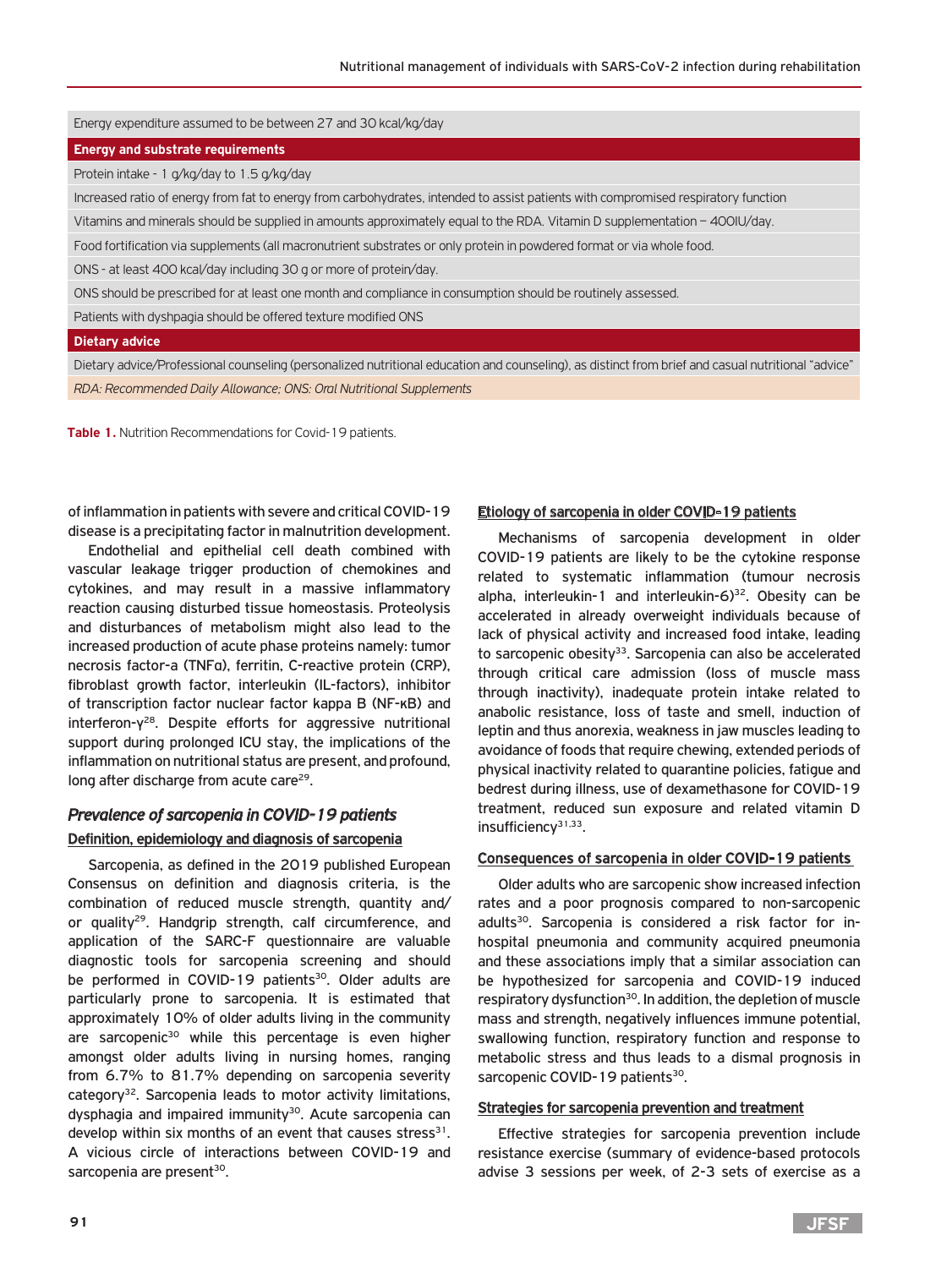training volume, 7-9 repetitions per set with a training intensity of 51-69% 1 Repetition Maximum), tailored to suit the individuals initial ability and health. Maintenance or growth of muscle mass and strength requires an increase in protein intake distributed across meals and snacks, frequent consumption of proteins of high biologic value, pre-bed protein snacks, dietetic advice on the range of high protein foods. Supplementation with 2.5 g leucine (with lower protein snacks and meals), 5 g of creatinine, and 4 g of fish oils to ensure adequate eicosapentaenoic acid and docosahexaenoic acid intake is important. Finally, consider also vitamin D supplementation with 1000-4000 IU, dependent on level of deficiency $33$ .

## *Recommendations for nutritional interventions*

The key recommended interventions are presented in Table 1.

#### *Prescription of dietary intake:*

*Energy requirements*: Although indirect calorimetry is the gold standard in estimating resting energy expenditure (REE) it is rarely available for use in a rehabilitation unit. Consequently, in clinical practice, energy requirements are assessed via predictive equations (e.g. Henry, Mifflin), or via simplistic equations, aiming for 27–30 kcal\kg\day, adjusted to personal nutritional status, level of physical activity, clinical status and multiple long-term conditions<sup>28</sup>.

*Protein requirements*: With the exception of patients with chronic renal insufficiency, all other COVID-19 patients should be encouraged to ingest a minimum of 1g\kg\day (up to 1.5 g\kg\day) of protein. It should be emphasized that for combating sarcopenia, and for older adults, current guidelines are higher, encouraging at least 1.2 g\kg\day and optimum of 1.5 g\kg\day<sup>14</sup>. Spreading the protein intake across the day (eg. 30 g per meal) is recommended14,15,34.

*Carbohydrate and lipid requirements*: It is recommended to provide more lipids than carbohydrates in patients with respiratory insufficiency<sup>23</sup>. Low glycaemic index carbohydrates have to be considered as well<sup>6</sup>.

*Micronutrients*: The European Society of Parenteral and Enteral Nutrition (ESPEN) recommended a minimum daily intake (RDA) for all micronutrients<sup>27</sup>. Of course, if any specific minerals, vitamins, or trace elements are identified as deficient then higher intakes should be prescribed. In patients with compromised volitional food intake, the use of over-the-counter multivitamin and mineral supplements providing the recommended daily intake in all micronutrients should be prescribed<sup>9,27</sup>. Another focus of the current research activity on COVID-19 and micronutrients, is the association between vitamin D and COVID-19. Guidance from many dietetic associations and scientific organizations, such as ESPEN, discuss decreased vitamin D intake and vitamin D deficiency in populations that do not spend time outdoors, such as residents of long term care facilities<sup>9</sup>. They are advised to supplement their dietary intake with 400 IU

of vitamin D on a daily basis. More needs to be understood about nutrition interventions post COVID-1935.

### *Dietary advice*

The food first approach is considered a core component of effective nutritional care. In the past considerable attention had been placed by the research community on improvement of nutritional status via nutritional support (enteral nutrition or oral nutritional supplements), nevertheless nowadays clinical practice and researchers have shifted their attention to holistic nutritional interventions that merge all available measures (namely nutritional support, and dietary counseling)<sup>9</sup>. Dietary advice incorporating education of the patient or their carer on how to enhance nutrient and energy intake via personalized suggestions for meals and snacks in conjunction with the use of counseling techniques that try to increase adherence to the dietary education component aims to optimize dietary intake and handle the symptoms of COVID-19 that negatively interfere with dietary intake (e.g. fatigue, nausea, loss of taste etc.). Dietary advice should be patient centered to empower to allow them to manage the various aspects of their lifestyle. In provision of dietetic services (education and counseling) face-to face consultations are considered the gold standard, nevertheless it should be emphasized that current technology facilitates communication via other means (e.g. phone or online communication) that may be also be effective. In such instances, virtual consultations can and should be complemented with leaflets and all forms of written materials that would have been required in a face-to face usual consultation<sup>9</sup>.

Food fortification should be advised, specifically patient understanding that increasing energy intake without protein and micronutrients is not going to promote good outcomes. Reaching energy requirement goals is easier than reaching protein requirements via food fortification, consequently special care should be placed on this discrepancy. Fortification can be performed by use of supplements in a powdered form added to meals and snacks that provide protein, carbohydrate or lipids or their combination in the desired consistency or by use of whole foods such as powdered milk, grated cheese etc<sup>6,12</sup>.

## *Oral Nutritional Supplements*

Despite the proven effectiveness of personalized nutritional education and counseling and their considerable contribution in improving nutrient and energy intake, in several cases patients are not able to reach their energy requirements nor, more importantly, their protein goals. Thus, their nutritional status remains poor or worsens. In such cases, use of oral nutritional supplements (ONS) are recommended<sup>13</sup>.

However, the use of supplements are often used as a substitute for the ''food first approach''. In such cases, oral nutritional supplements are of limited benefit, as they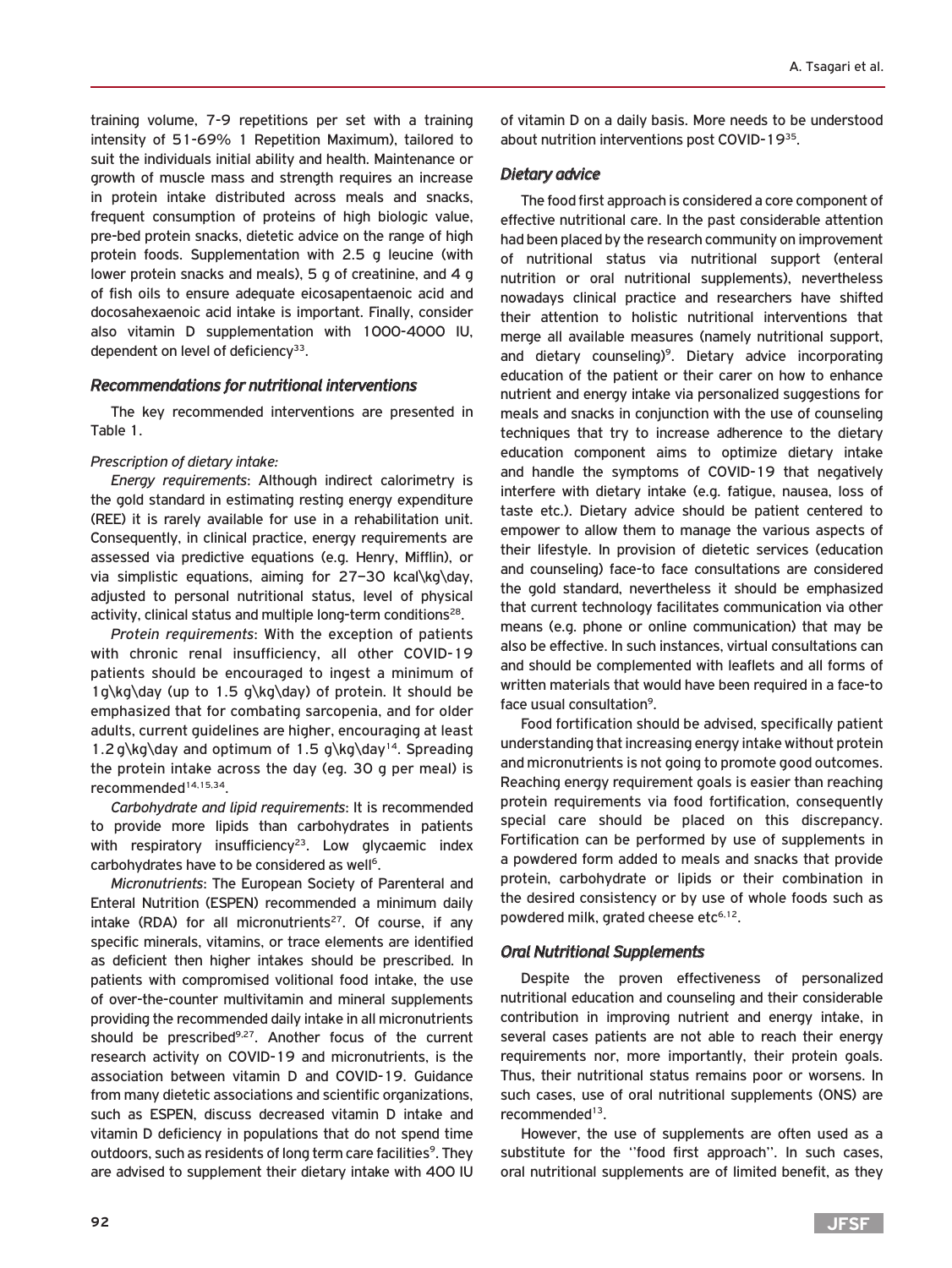seem to constitute meal replacements and not supplements of fortified meals and snacks<sup>36</sup>. This may be exacerbated by ineffective prescription and poor compliance with prescription when flavor or texture is not of the patients preference. Practice protocols that include a minimum of 400 kcal per day for increase of energy intake and a minimum of 30 g of protein per day and that last at least a month are proposed. Efficacy of ONS should be assessed on a monthly basis. When there are considerations about limited compliance on behalf of the patient, more frequent monitoring e.g. weekly is recommended<sup>36</sup>.

When prescribing ONS, the presence of dysphagia should be considered. Swallowing difficulties, that are frequently present post ICU, should lead to special texture modified ONS.

Apart from disease specific products (e.g. ONS enriched with eicosapentanoic acid (EPA) to combat cancer cachexia, or products with low volumes/low protein for renal patients), considerable attention has been placed on non standard products that are enriched with protein, products that are energy dense/low volume and products that combine both these attributes. ONS (composed of all macronutrients) in powdered format require that patients or their carers add to a basic whole food, such as milk, and that they can and are willing to mix them correctly. The use of patient suitability questions is recommended<sup>37,38</sup>.

## Conclusion

Malnutrition delays rehabilitation and negatively impacts rehabilitation outcomes in COVID-19 patients. Malnutrition is often accompanied by sarcopenia. At the beginning and during rehabilitation, screening and subsequent management of poor nutritional status of patients recovering from COVID-19 infection is important as it impacts the treatment outcome. Nutritional rehabilitation should play an integral part in the management of patients recovering from COVID-19 infection, particularly for the subset of patients that required ICU stay.

Personalized ''food first'' approach, food fortification and supplementation of diet with ONS may combat poor nutrition in COVID-19 patients, particularly in the subset of patients who struggle to consume adequate amounts of low volume protein and energy dense foods, for example, elderly, patients with multiple long-term conditions and patients who have been discharged from intensive care.

#### *Disclaimer*

*Prof. Yannis Dionyssiotis serves as Co-Editor in Chief in the JFSF. Prof. Jannis Papathanasiou is an Editorial Board member in the Journal. The manuscript underwent peer review process by independent experts.*

## *References*

1. Cucinotta D, Vanelli M. WHO Declares COVID-19 a Pandemic. Acta Bio Med 2020;91(1):157-60.

- 2. Murray A, Gerada C, Morris J. We need a Nightngale model for rehab after covid-19. HSJ, 2020. https://www.hsj.co.uk/commissioning/ we-need-a-nightingale-model-for-rehab-after-covid-19-/7027335. article. Accessed 11 August 2021.
- 3. Tansey C, Louie M, Loeb M. One-Year outcomes and health care utilization in survivors of severe acute respiratory syndrome. Arch Intern Med 2007;167:1312-20.
- 4. Denehy L, Elliot D. Strategies for post ICU rehabilitation. Curr Opin Crit Care 2012;18(5):503-8.
- 5. Barker-Davies R, O'Sullivan O, Senaratre K, Baker P, P Cranley M, Dharm-Datta S, Ellis H, Goodall D, Gough M, Lewis S, Norman I, Papadopoulou T, Roscoe D, Sherwood D, Turner P, Walker T, Mistlin A, Phillip R, Nicol A, Bennett A, Bahadur S. The Stanford Hall consensus statement for post-COVID-19 rehabilitation. Br J Sports Med 2020;54(16):949-959.
- 6. Brugliera L, Spina A, Castelazzi P, Cimino P, Arcuri P, Negro A, Houdayer E, Alemanno F, Giordani A, Mortini P, Iannaccone S. Nutritional management of COVID-19 patients in a rehabilitation unit. Eur J Clin Nutr 2020;74(6):860-863.
- 7. Bedock D, Bel Lassen P, Mathian A, Moreau P, Couffignal I, Ciangura G. Prevalence and severity of malnutrition in hospitllized COVID-19 patients. Clin Nutr ESPEN 2020;40:214-219.
- 8. European Centre for Disease Prevention and Control. Rapid risk assessment: coronavirus disease 2019 in the EU/EEA and the UK.: https://tinyurl.com/y2a4tv7t. Accessed 10 August 2021.
- 9. Tsagari A, Kyriazis I. Nutritional care of the COVID-19 paitent. International Journal of Caring Science 2021;14(1):794-9.
- 10. Li T, Zhang Y, Gong C, Wang J, Liu B, Shi L. Prevalence of malnutrition and analysis of related factors in elderly patients with COVID-19 in Wuhan, China. Eur J Clin Nutr 2020;87:871-875.
- 11. Di Filippo L, De Lorenzo R, D'Amico M, Sofia V, Roveri L, Mele R, Saibene A, Rovere-Querini P, Conte C. COVID-19 is associated with clinically significant weight loss and risk of malnutrition, indepedent of hospitalisation: A post-hoc analysis of a prospective cohort study. Clinical Nutrition 2021;40(4):2420-2426.
- 12. Brugliera L, Spina A, Castellazzi P, Cimino P, Tettmanti A, Houdayer E, Arcuri P, Alemanno F, Mortini P, Iannaccone S. Rehabilitation of COVID-19 patients. J Rehabil Med 2020;52(4):jrm00046.
- 13. Managing adult malnutrition a community healthcare professional guide to the nutritional managementof patients during and after COVID-19 illness. 2020: https://www.malnutritionpathway.co.uk/ covid19-community-hcp. Accessed 9 August 2021.
- 14. British Asociation of Parenteral and Eneral Nutrition, update, Practical Guidance for using ''MUST'' to identify malnutrition during the COVID-19 pandemic. Malnutrition Action Group.: https://tinyurl.com/ y4uwpn2s. Accessed 12 August 2021.
- 15. Managing adult malnutrition. A community healthcare professional guide to the nutritional management of patients during and after COVID-19 illness 2020: https://www.malnutritionpathway.co.uk/ covid-19-community-hcp. Accessed 10 August 2021.
- 16. Krznaric Z, Bender D, Laviano A, Cuerda C, Landi F, Monteiro R. A simple remote nutritional screening tool and practical guidance for nutritional care in primary practice during the COVID-19 pandemic Clin Nutr 2020;39:1983-1987.
- 17. Managing Adult Malnutrition. A community Healthcare Professional Guide to the Nutritional Management of Patients during and after COVID-19: https://www.malnutritionpathway.co.uk/covid19 community-hcp. Accessed 10 August 2021.
- 18. British Dietetic Association Older People Specialist Group: https:// www.bda.uk.com/resource/covid019-recommendations-for actionby dietitianssupporting-care-agencies-working-in-older-peoplesown-homes.html. Accessed 10 August 2021.